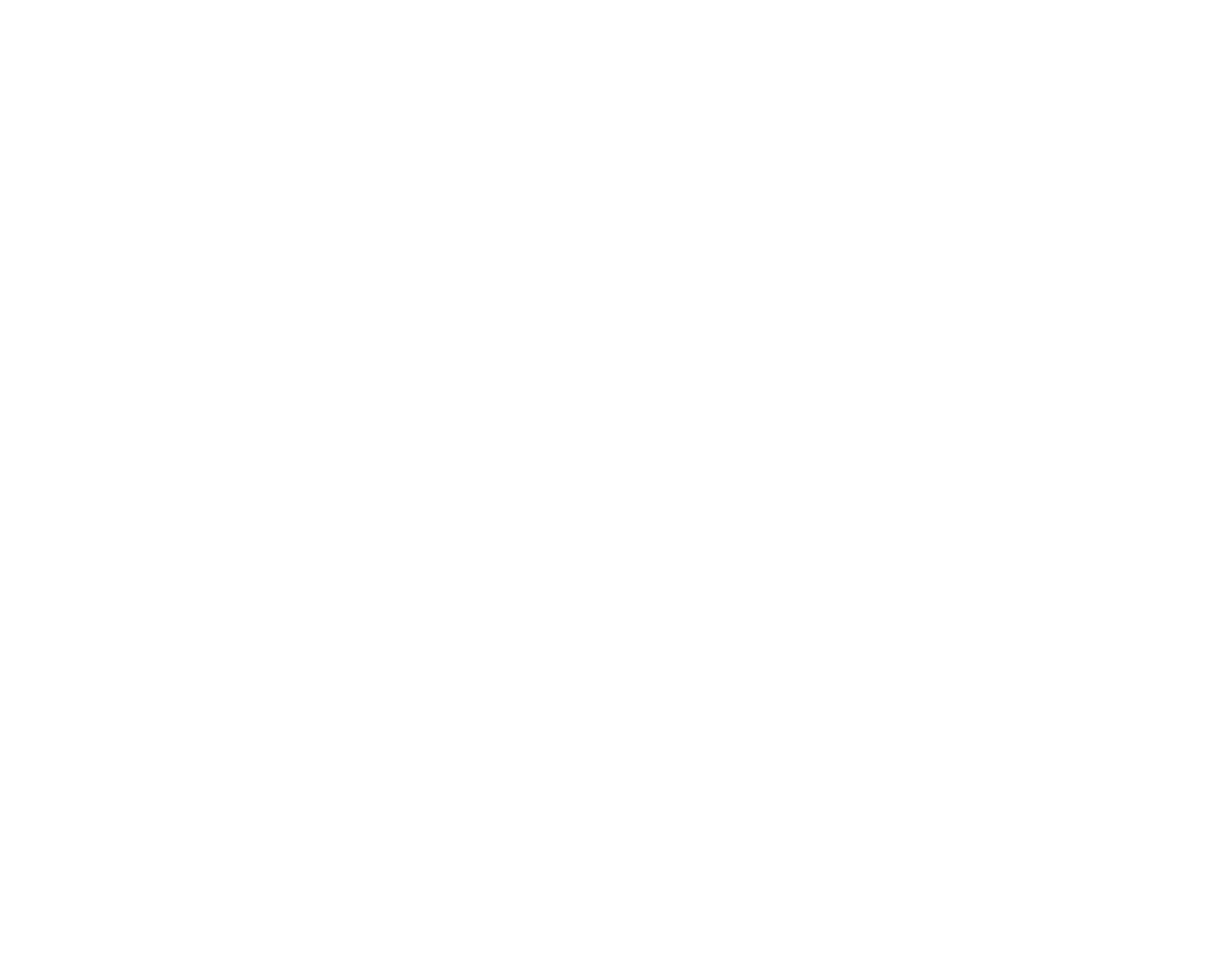## **CITY OF RANCHO PALOS VERDES SUMMARY OF EXPENDITURES - ALL FUNDS April 30, 2020**

- -

|             |                                              |                       | FY 2019-20         |                    |                                        | FY 2018-19  |                                        |                                                   |           |
|-------------|----------------------------------------------|-----------------------|--------------------|--------------------|----------------------------------------|-------------|----------------------------------------|---------------------------------------------------|-----------|
| <b>FUND</b> | <b>FUND DESCRIPTION</b>                      | <b>REVISED BUDGET</b> | <b>YTD ACTUALS</b> | <b>YTD ENCUMB.</b> | <b>YTD ACTUALS +</b><br><b>ENCUMB.</b> | <b>USED</b> | <b>YTD ACTUALS +</b><br><b>ENCUMB.</b> | YEAR OVER YEAR CHANGE<br><b>ACTUALS + ENCUMB.</b> |           |
|             | 221 MEASURE M                                | 536,000               | 373,249            | 161,751            | 535,000                                | 99.8%       | 519,035                                | 15,965                                            | 3.1%      |
|             | 222 HABITAT RESTORATION                      | 179,500               | 152,745            | 26,752             | 179,497                                | 100.0%      | 149,503                                | 29,994                                            | 20.1%     |
|             | 223 SUBREGION ONE MAINTENANCE                | 46,800                | 30,258             | 9,750              | 40,008                                 | 85.5%       | 35,882                                 | 4,126                                             | 11.5%     |
|             | 224 MEASURE A MAINTENANCE                    | 100,000               | 75,000             | $\mathbf 0$        | 75,000                                 | 75.0%       | 67,500                                 | 7,500                                             | 11.1%     |
|             | 225 ABALONE COVE SEWER DISTRICT              | 648,100               | 59,391             | 92,996             | 152,387                                | 23.5%       | 48,769                                 | 103,618                                           | 212.5%    |
| 227         | <b>GINSBERG CULTURAL ARTS BLDG.</b>          | 0                     | 1,045              | $\mathbf 0$        | 1,045                                  | 0.0%        | 86,344                                 | (85, 299)                                         | -98.8%    |
|             | 228 DONOR RESTRICTED CONTRIBUTIONS           | 47,331                | 12,942             | 25,915             | 38,857                                 | 82.1%       | 200,431                                | (161, 574)                                        | $-80.6%$  |
|             | <b>TOTAL SPECIAL REVENUE FUNDS</b>           | 10,448,012            | 2,877,205          | 4,625,987          | 7,503,191                              | 71.8%       | 8,648,105                              | (1, 144, 914)                                     | $-13.2%$  |
|             |                                              |                       |                    |                    |                                        |             |                                        |                                                   |           |
|             | <b>300 CAPITAL PROJECTS FUNDS</b>            |                       |                    |                    |                                        |             |                                        |                                                   |           |
|             | 310 COMMUNITY DEVELOPMENT BLOCK GRANT (CDBG) | 346,100               | 178,062            | 39,650             | 217,712                                | 62.9%       | 229,300                                | (11,588)                                          | $-5.1%$   |
| 330         | <b>INFRASTRUCTURE IMPROVEMENTS</b>           | 13,483,546            | 4,065,091          | 1,962,153          | 6,027,243                              | 44.7%       | 5,225,714                              | 801,530                                           | 15.3%     |
|             | 331 FEDERAL GRANTS                           | 0                     | $\mathbf 0$        | $\mathbf 0$        | 0                                      | 0.0%        | 237,000                                | (237,000)                                         | $-100.0%$ |
|             | 332 STATE GRANTS                             | 563,665               | 134,470            | 423,208            | 557,678                                | 98.9%       | 965,645                                | (407, 967)                                        | $-42.2%$  |
| 334         | <b>QUIMBY PARK DEVELOPMENT</b>               | 895,015               | 545,813            | 316,381            | 862,194                                | 96.3%       | 607,573                                | 254,621                                           | 41.9%     |
|             | 336 LOW-MODERATE INCOME HOUSING              | $\pmb{0}$             | $\mathbf 0$        | $\mathbf{0}$       | $\mathbf 0$                            | 0.0%        | $\mathbf 0$                            | $\mathbf{0}$                                      | 0.0%      |
| 337         | AFFORDABLE HOUSING PROJECTS                  | $\mathbf 0$           | $\Omega$           | $\mathbf 0$        | $\mathbf 0$                            | 0.0%        | $\mathbf{0}$                           | $\Omega$                                          | 0.0%      |
|             | 338 DEVELOPMENT IMPACT MITIGATION (EET)      | 310,000               | 210,761            | 93,922             | 304,683                                | 98.3%       | $\mathbf 0$                            | 304,683                                           | 0.0%      |
|             | 340 BICYCLE & PEDESTRIAN ACCESS              | 0                     | 0                  | $\mathbf 0$        | $\boldsymbol{0}$                       | 0.0%        | 0                                      | $\mathbf 0$                                       | 0.0%      |
|             | <b>TOTAL CAPITAL PROJECTS FUNDS</b>          | 15,598,327            | 5,134,197          | 2,835,313          | 7,969,510                              | 51.1%       | 7,265,232                              | 704,278                                           | 9.7%      |
|             |                                              |                       |                    |                    |                                        |             |                                        |                                                   |           |
| 500         | <b>ENTERPRISE FUNDS</b>                      |                       |                    |                    |                                        |             |                                        |                                                   |           |
| 501         | WATER QUALITY FLOOD PROTECTION               | 0                     | 327,211            | $\mathbf{0}$       | 327,211                                | 0.0%        | 327,211                                | 0                                                 | 0.0%      |
|             | <b>TOTAL ENTERPRISE FUNDS</b>                | $\mathbf{0}$          | 327,211            | $\mathbf 0$        | 327,211                                | 0.0%        | 327,211                                | $\mathbf{0}$                                      | 0.0%      |
|             |                                              |                       |                    |                    |                                        |             |                                        |                                                   |           |
| 600         | <b>INTERNAL SERVICE FUND</b>                 |                       |                    |                    |                                        |             |                                        |                                                   |           |
|             | 681 EQUIPMENT REPLACEMENT                    | 800,382               | 292,570            | 236,563            | 529,133                                | 66.1%       | 452,621                                | 76,512                                            | 16.9%     |
|             | 685 EMPLOYEE BENEFITS                        | $\mathbf{0}$          | $\mathbf{0}$       | $\mathbf 0$        | $\mathbf{0}$                           | 0.0%        | $\mathbf{0}$                           | $\mathbf{0}$                                      | 0.0%      |
|             | <b>TOTAL INTERNAL SERVICE FUNDS</b>          | 800,382               | 292,570            | 236,563            | 529,133                                | 66.1%       | 452,621                                | 76,512                                            | 16.9%     |